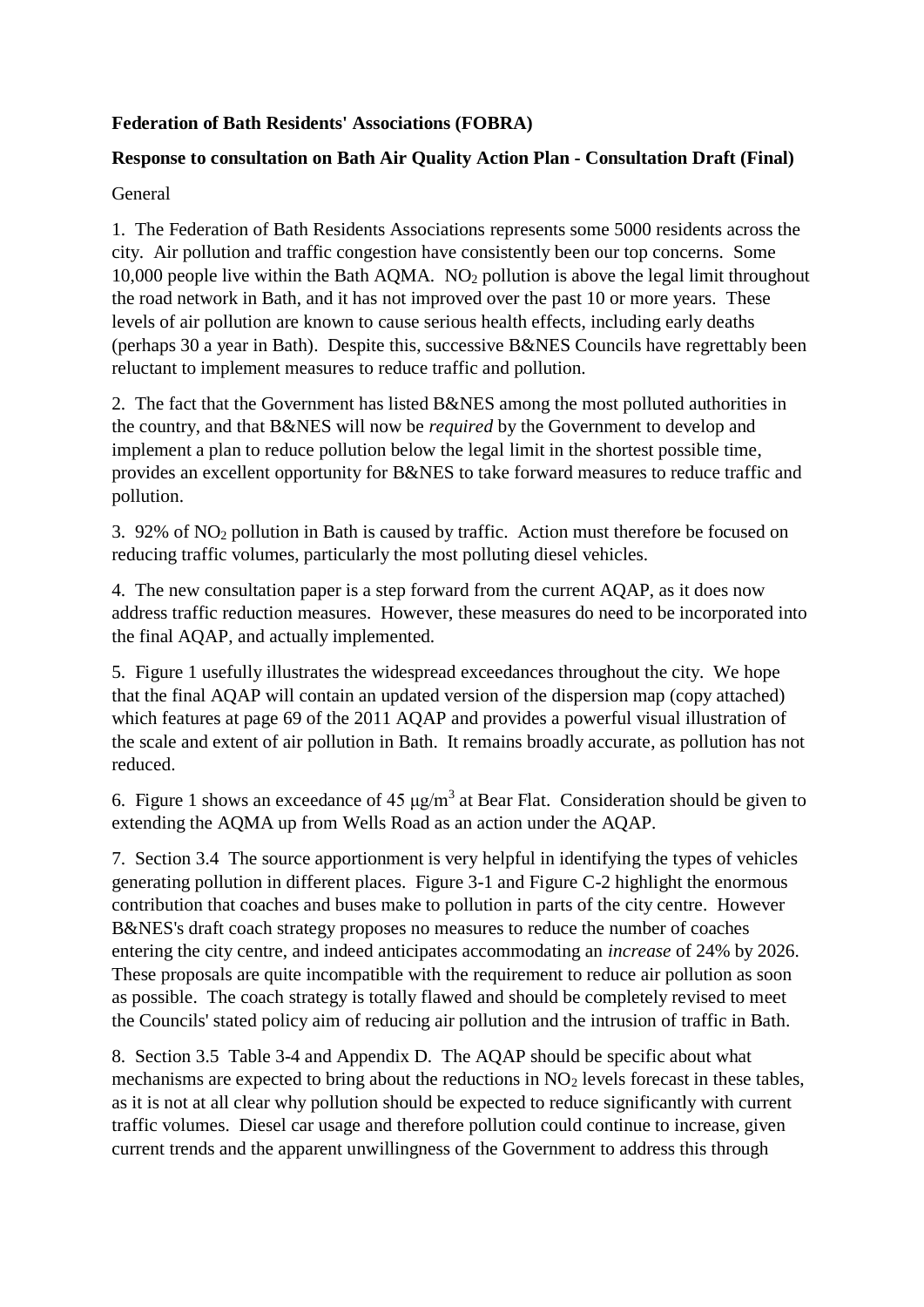measures such as taxation. Diesel is still the fuel type of choice for the majority of car buyers, according to new research by Auto Trader.

9. These tables give a false impression of expected improvement ("Year Objective *will be met*") since as well as making certain assumptions, they assume no changes in traffic flow. B&NES Council currently have no plans in place which would reduce traffic flows, and in the absence of action by the Council to reduce traffic volumes it is probable that traffic into and through Bath will continue to increase. For example, DfT figures show that the number of cars using London Street, just east of the city centre, has risen from 12,000 to 15,000 a day in the past 5 years and there is no reason why this trend of 5% annual traffic growth should not continue. Eventually, congestion may be self-limiting, but that would involve stationary or very slow-moving traffic which would generate very high levels of pollution. The AQAP should make it clear that 'do nothing' is not an option.

10. It would therefore be more realistic and useful if the projections for the future contained a range of possible outcomes: with no changes in traffic flows; with increased traffic and worsening congestion; and with various traffic reduction measures in place.

11. In general, we support the measures in Tables A1 and A2. The measures in Table A1 are already contained within the Council's strategies and plans, but little or nothing has been done to implement them. We must again point out that unless B&NES Council actually implements these measures, nothing will change and the Council will fail to meet the objective set by the Government to 'develop *and implement* a plan designed to deliver compliance in the shortest time possible'.

12. To this end, the measures set out in Tables A1 and A2 should have specific timescales attached to them, and should be incorporated into a comprehensive transport plan. In order to 'deliver compliance in the shortest time possible', the earliest feasible timescales should be attached to each measure.

Comments on specific measures

Table A1

A. Support. FOBRA urged that the PMP should include different, stricter, parking standards applicable to areas close to the city centre, particularly in the EA, rather than a single standard outside the centre. We are also concerned about the proposal to 'flex' standards (an odd sort of standard, if they can be varied). Relaxing parking standards where on-street parking is limited would add to the supply of parking, contrary to the Bath Transport Strategy principle of using parking control limit traffic.

B. Support.

- C. Support.
- C2. P&R

The P&Rs should operate until late for 7 days a week, with secure overnight parking. That would enable their use by evening visitors and those staying overnight, who cannot currently use them. This is especially important now that hotels are opening and under construction in central Bath which offer no parking facilities for guests. It is not acceptable to expect nearby residential streets to accommodate these extra vehicles. There should be a shuttle service of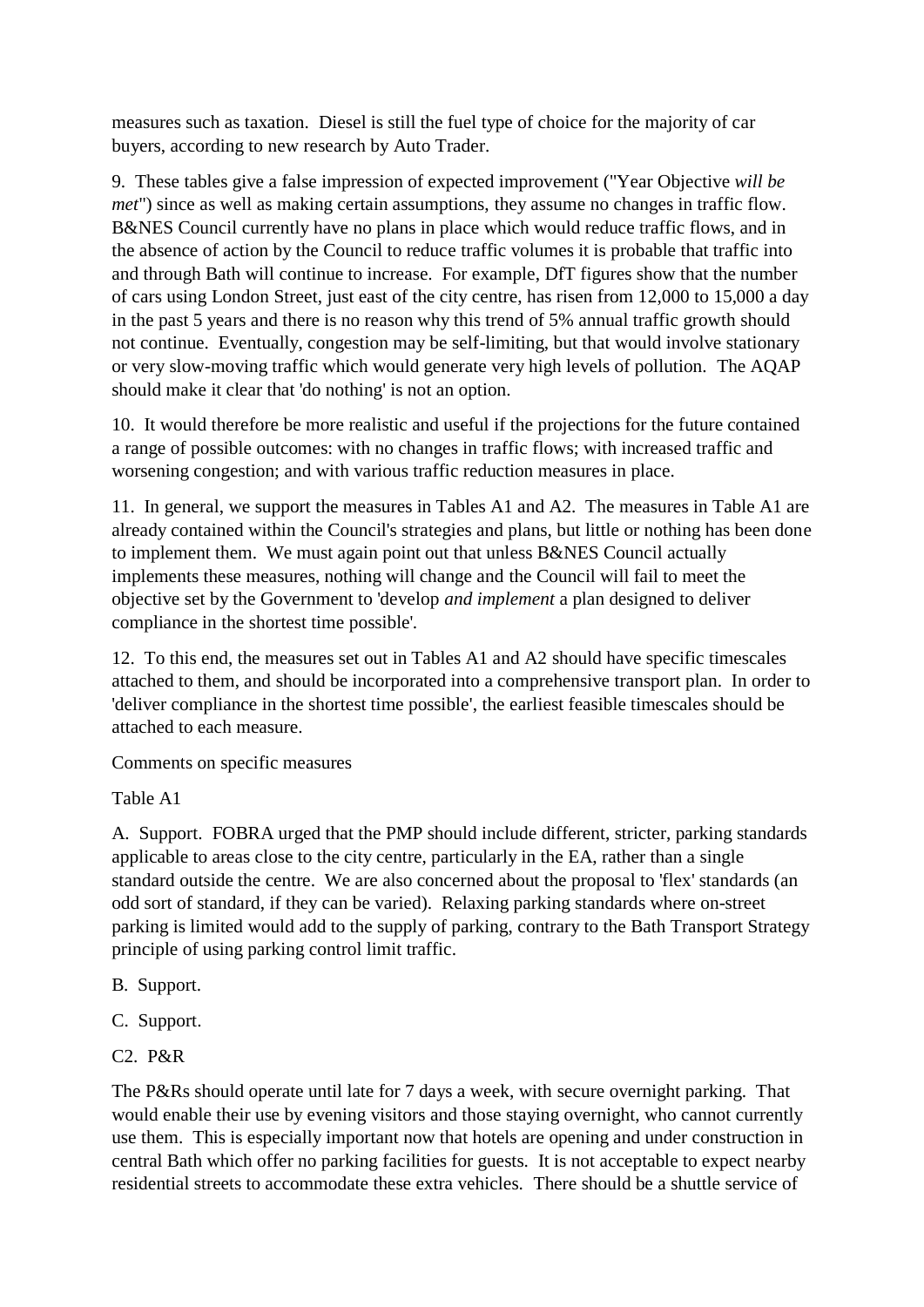suitable vehicles for overnight visitors, serving the hotels and guest houses, perhaps paid for by the accommodation sector or a broader tourism grouping.

More attractive pricing arrangements for P&R should be considered eg. parking fees rather than bus fares. For 4 people in a car it is cheaper to drive in to Bath and park than to use the P&R. Pricing should incentivise overnight P&R use when it is introduced. P&R buses must be clean and attractive to use.

Use of P&Rs could be further diversified and expanded, as is done elsewhere in England. They could be used to help in reducing congestion caused by school children deliveries, and for delivery of purchases from city centre shops (as in Cambridge). They could be used for coach parking (already planned at Odd Down) and for coach drop-off and pick-up, with visitors taking P&R buses into the city.

As parking and traffic in the city centre is restricted and the Enterprise Area is developed, the arrangements for access from the east of Bath, including P&R, may need to be revisited.

C4. FOBRA has strongly supported the inclusion of the Metro-West rail project in the emerging West of England Joint Transport Strategy.

C8. The 'school run' contributes to congestion and pollution in some areas. We support measures to improve the provision of school buses, which should be subsidised to encourage their use.

D. Support. It should be self-evident that destination parking creates traffic. Every parking space attracts a car, usually several times a day. City centre parking generates traffic in the city centre and on the approaches to it. This is recognised in the Bath Transport Strategy.

D1. On-street parking in the Central Zone should be reserved mainly for residents and other essential users, such as the disabled. Those who feel they must drive in can use the car parks, where there is still plenty of capacity, but visitors and commuters should principally be expected to use the P&Rs, where there is also spare capacity.

D4. GABP7 of the Bath Transport Strategy actually calls for *reducing* central area public parking, retaining 500 public parking spaces within the Enterprise Area (a reduction of some 350 spaces). That should be stated here, or another reference cited. Louise Fradd recently confirmed to the Bath Transport Commission that GABP7 remains the Council's policy.

E. Support.

F. Strongly support. An alternative route for the current A46-A36 traffic is essential. Without one, it is impossible to see how traffic on the London Road can be significantly reduced. This is a serious problem in its own right but it also impacts on traffic throughout the city. FOBRA is calling for an alternative route to be found for the A36-A46 through traffic. This would not necessarily be the 'link road', which tends to be taken to imply one particular solution, ie a connection between the Batheaston bypass and the A36 in the area of Dry Arch. There is at least one other alternative, an upgraded route from Bathford to Beckington, with a new river crossing just east of Bradford-on-Avon. This route was proposed originally by the Highways Agency in 1997. A full feasibility study, with a sound evidence base, to analyse the problem and consider cost-effective solutions, is required.

G. Support.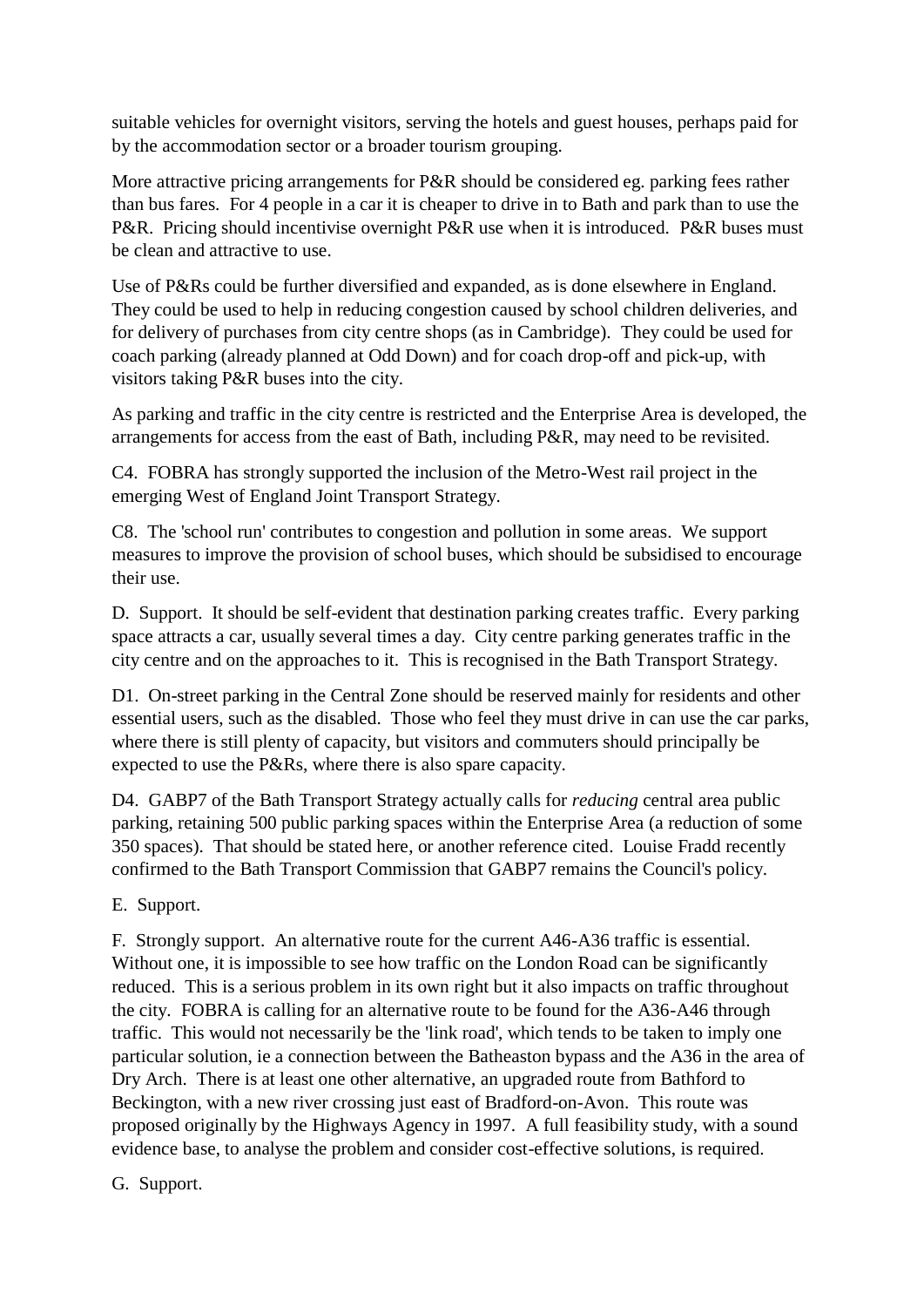H. Strongly support all these measures. However the list omits Action GABA 36 of the Bath Transport Strategy, which concerns restricting coaches from driving into the city. We propose a new measure:

"Revise the coach parking strategy to support the reduction of air pollution and reduce the intrusion of traffic in Bath, taking account of Action GABA 36 of the Bath Transport Strategy."

H1. We welcome the fact that funding for a Clean Air Zone should now be available. There should be a CAZ covering the whole of historic core of Bath (at least the area covered by the Public Realm and Movement Strategy (see map attached), and preferably extending up to Lansdown Crescent, one of the Key Elements of the World Heritage Site). The CAZ should include diesel cars (Type D), which are the major pollution source in parts of the centre. Effective traffic management should be used to prevent 'rat-running' through the surrounding residential areas. However, while a CAZ may help eliminate the most polluting vehicles, it would be far from a complete solution to the problems of congestion and pollution, especially if it does not cover diesel cars.

H2. We question whether North Parade is in fact an essential bus route. Bus traffic into this sensitive area should be minimised. Coaches would not need to use it if they were excluded from the city centre.

I. Support.

J. Strongly support. With just one lorry operating out of Avonmouth, the trial system was rather inflexible for business needs. Nevertheless, there was some take-up and the concept was proved. A system operating from a consolidation depot close to the centre of Bath, with a fleet of smaller vehicles (on the Gothenburg model) or micro-deliveries using electric bikes, would offer great flexibility and frequent deliveries and would be an altogether more attractive proposition for city businesses. Such arrangements would be even more attractive to businesses when delivery windows are imposed as part of the city centre traffic management system.

Table A2. These measures all appear sound and are supported.

F. Strongly supported. Through traffic brings no benefit, while adding considerably to congestion and pollution in the city. This applies both to traffic through the city as a whole (eg the A36-A46 traffic), and to through traffic in the city centre. We take it that the proposed study would address city centre through traffic since it would be linked to the CAZ study. A sound basis of data and analysis is essential.

From our observation, a high proportion of the traffic in the centre (eg George Street/Queen Square) is actually through traffic whose origin and destination lies outside the city centre. For many, this route is used as a short cut instead of the A36 Lower Bristol Road, which is the national network route through Bath.

H. For completeness, add 'Investigate congestion charging'. We recognise that a CAZ covering vehicle Types A to D could deliver similar outcomes.

H. Two additional proposals